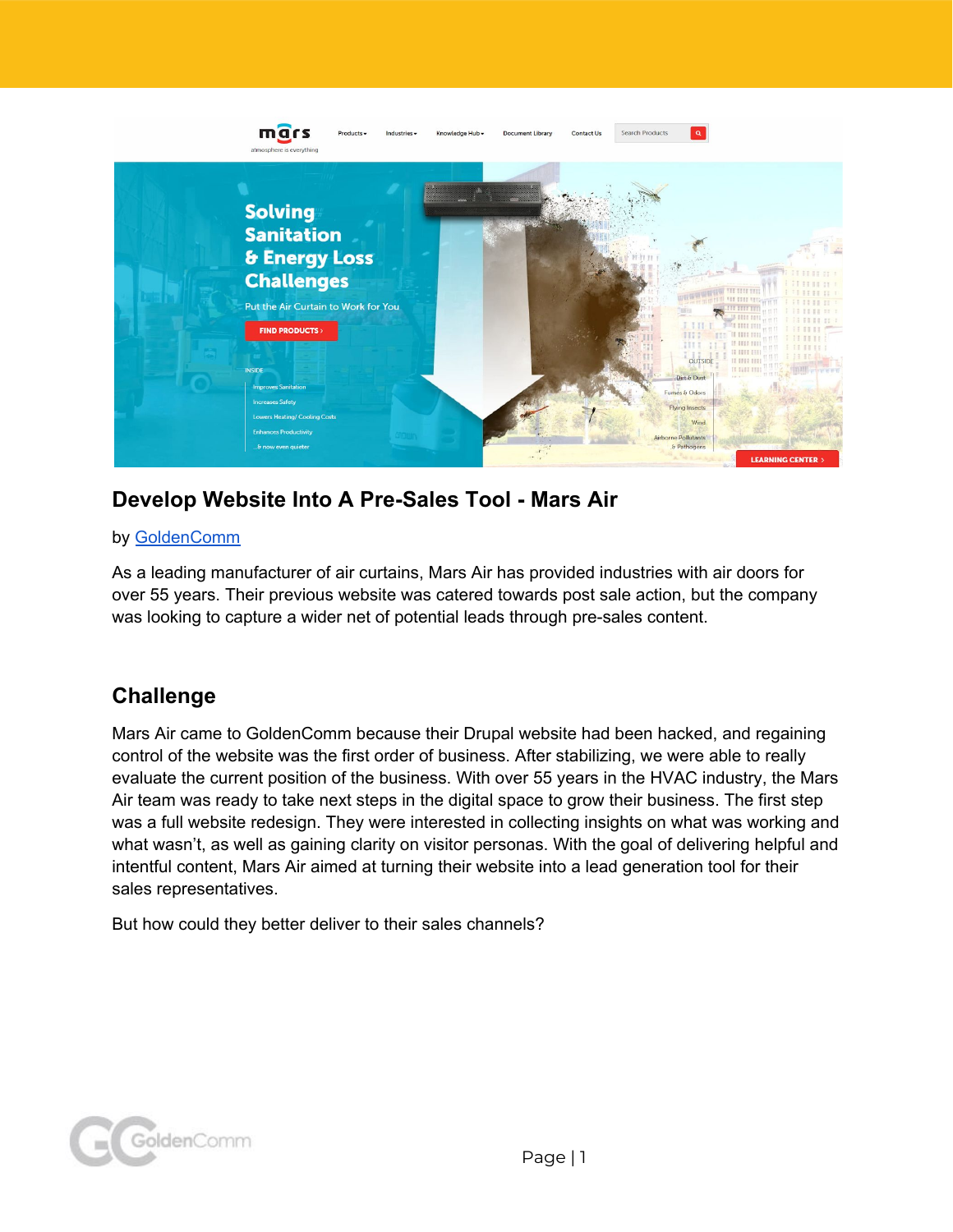# **Solution**

GoldenComm assisted Mars Air with cleaning up a malicious hack/defacement of their public website in early January 2017. We then executed a brand new website build on the nopCommerce framework to support their business needs.

#### **Planning**

- **● Strategic plan -** Before beginning execution, we always create a strategic plan for the website build and post-launch marketing efforts. Each action we take is geared towards achieving the end goal and business case.
- **● Full audit of current systems** Before making improvements, we first do a full evaluation to see the current state of the website and all of the tools being utilized.
	- **Analytics review** Tracking is paramount. We need to understand the existing behavior of your website traffic to truly understand what areas fall short of your goals. Then post-development we have a benchmark for monitoring changes in performance.
	- **UX/UI audit** The UX/UI audit is performed to identify potential issues with the flow of user experience. We aim to identify if there are items that impede conversions, and if users have the ability to find what they are looking for.
	- **Code audit** This audit is performed to pinpoint areas of the code that can be optimized to improve page speed and load time (which increases conversions) and to see if there are any potential issues that should be addressed in the new build.
- **● Strategic keyword research -** Keyword research identifies popular words and phrases people enter into search engines. Not only is keyword research important for understanding user thought and behavior, but also provides insight into how competitive specific terms are in your industry.
- **● Competitor analysis -** The competitor analysis looks at strengths and weaknesses of similar businesses in your industry. It evaluates the competition as a whole, and allows for strategic insight into context for marketing campaigns.

#### **UX/UI Design**

- **Website wireframes** The wireframe process is a great way to first focus on the strategy for presenting content. Once wireframes have been approved by the client, it's time to move into creating the designs for the website.
- **● Website design -** A "mobile first" design was created with the goal of making the website very intuitive to navigate with all content easily accessible regardless of the device the website is viewed on.

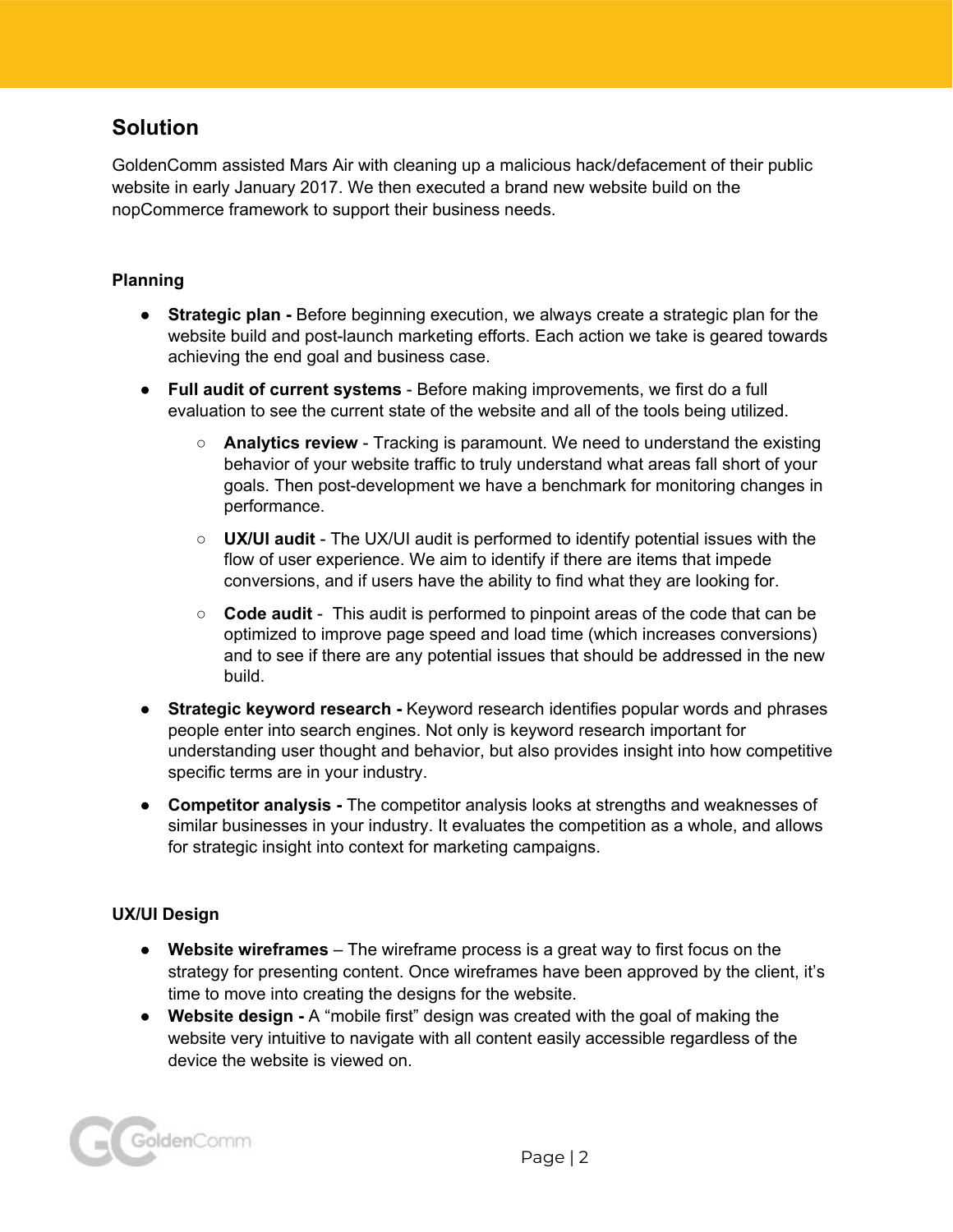#### **Website Development and nopCommerce Integration**

- **Front end and back end development -** Front end and back end developers worked closely together to build and integrate the website with nopCommerce.
- **Custom page templates -** Custom page templates were created to maintain consistency throughout the website and give the client the ability to create basic pages on their own once the website was launched.
- **Custom product configurator -** The front end team made a custom endpoint for the product configurator that then uses Javascript on the front end to get data from the endpoint to see what options should be available.
- **Solr integration** The products configurator was customized to meet clients' industry specific requirements. In addition, Solr, a standalone enterprise search server, was integrated with a REST-like API, while utilizing Solr's powerful full-text search and near real-time indexing to enhance the catalogic search. Solr is functioning as a custom reductive navigation; catalogic reductive navigation was customized with the Solr's hit highlighting and powerful faceted search capabilities.
- **Customized admin to facilitate website changes -** With that, the client can make basic edits of the site through the admin.
- **● Document library restructure -** What was once referred to as the "junk drawer" is now a clean and organized area of the website. We redesigned the UX/UI, restructured the entire functionality of the document library, cleaned up/optimized over 200 PDFs included in the document library, and added new functionality on the back end.
- **● RFQ process simplification -** The request for quote process on the website consisted of a series of questions and multiple pages. We updated the process to a one page step, reduced the amount of fields required, and streamlined the user experience. We immediately saw an increase in the amount of RFQs filled out after the simplification process.
- **● Product configuration update -** Before the Product Confgurator was created, you could only find Mars Air Curtains by series. For example, a user could only search for a LPV2 (Lo Pro 2) Series or a STD2 (Standard 2) Series. The air curtain configurator was created to allow the user to find products that matched their specific need. For example, now a user can enter common specs like mounting height, opening width, voltage rating and heating mode to view what series best fits their needs.
- **● Development of an ROI calculator tool -** The Air Curtain ROI Calculator was created to give specifiers an idea of the energy savings they could realize when purchasing an air curtain. Specifically, what the air curtain will cost to run per year, how long it will take to pay for itself, and how much money they will save.